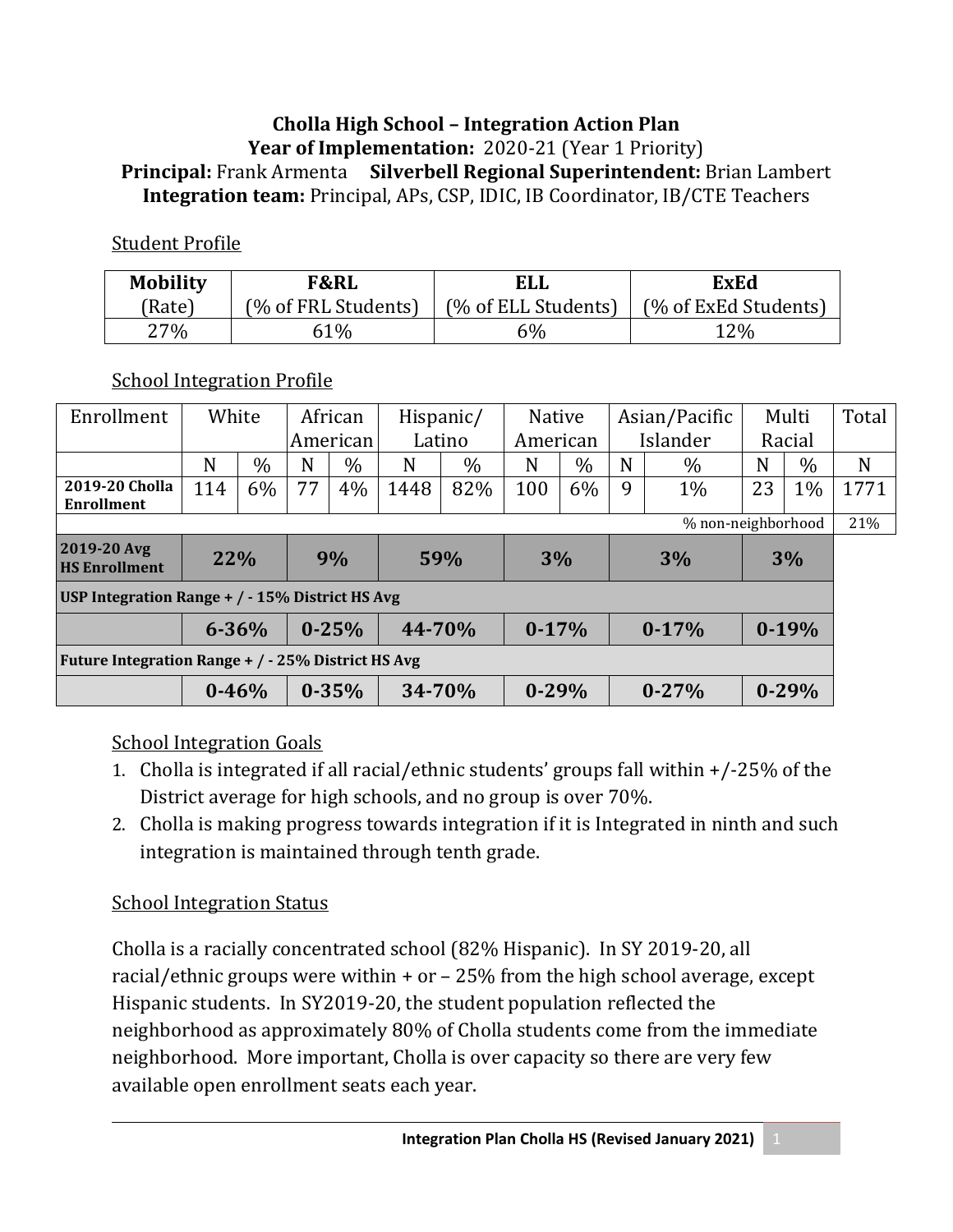## **A. Targeted Population; Recruitable Students**

Targeted Population: Non-Hispanic Students

Targeted Recruitment Goal: additional non-Hispanic students (Cholla would need to add approx. 200 non-Hispanic students to meet the integration definition).1 The goal for the next two school years is to add a net gain of 30 non-Hispanic students by SY2021-22, and an additional 50 non-Hispanic students by SY2022-23. This goal is calculated to reduce racial concentration by 4% over two years without creating a capacity problem.

Targeted Zones: to the north of Cholla lies two census tracts with 70 or more recruitable white students (near the District's northern border), and to the east of Cholla lies a census tract with 70 or more recruitable white students (in the area of Roberts-Naylor K-8, Vail MS, and Davis-Monthan Air Force Base).



 $1$  The District cannot simply add 200 students as Cholla is at its operating capacity. Therefore, the District's goal for this plan is to improve diversity and reduce racial concentration, but not necessarily to meet the definition of an integrated school – a goal that is not practicable or feasible.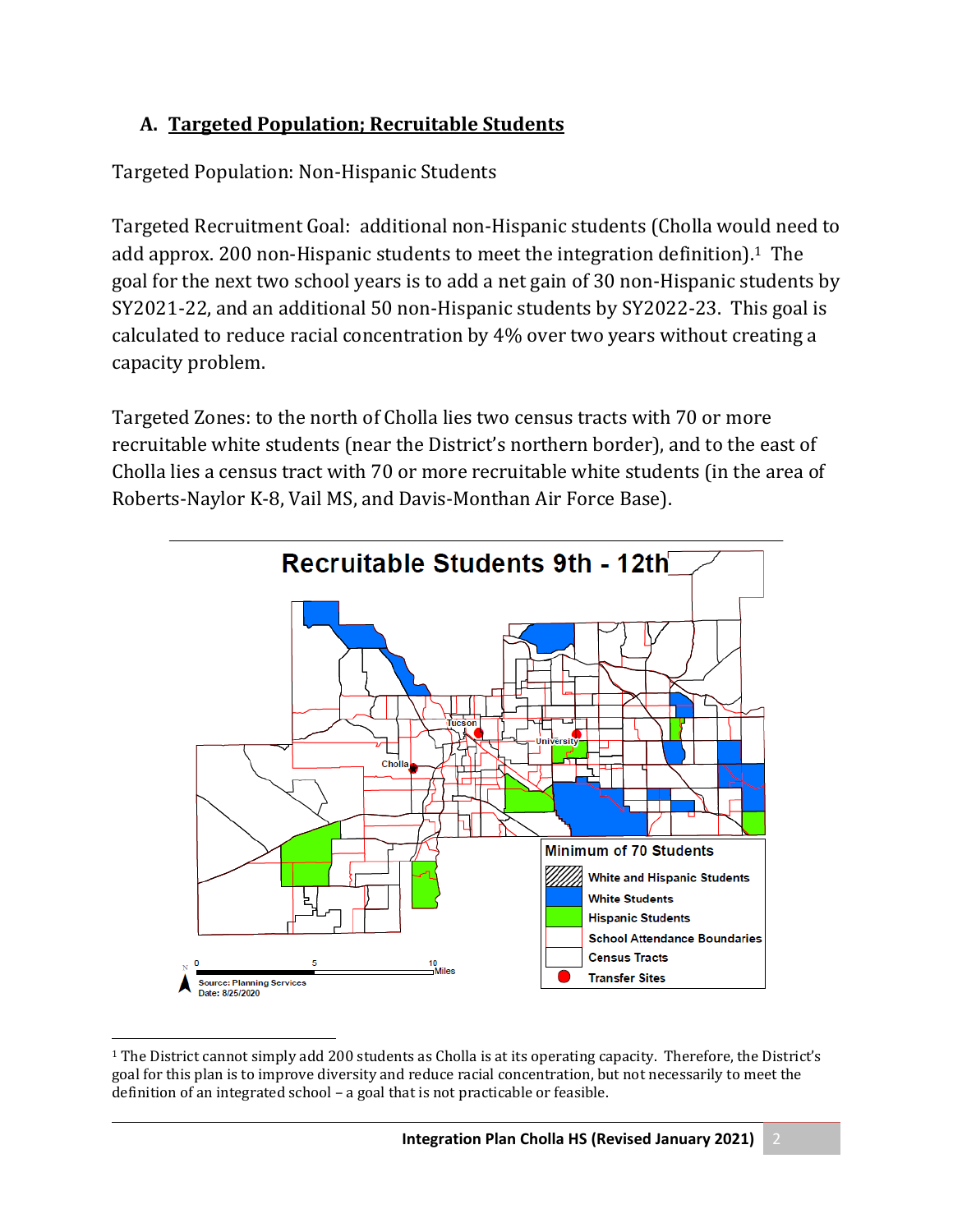#### **B. Transportation**

## 1. Assessment

## Existing Services; Service Gaps/Needs

Cholla currently runs 15 regular morning routes for 827 routed students, with fewer students routed in the afternoon through TUSD routes. Cholla also runs 7 exceptional ed routes for 48 students, with fewer students routed in the pm. Cholla also runs three late activity buses. Cholla currently has a shuttle from Tucson High. Cholla currently assigns 157 students to use public transportation. There is a public transportation route that serves Cholla HS from the downtown public transportation transfer point. There are two contracted routes in the afternoon to supplement the 12 TUSD afternoon routes. There is an express shuttle that starts at Cholla, stops at Tucson HS, and goes directly to Sabino HS each morning. There are currently no express shuttles to Cholla in the morning. In the afternoon, the express shuttle goes from Sabino HS, to Tucson HS, back to Cholla HS. Students can utilize Cholla HS or Tucson HS as an express shuttle stop for drop off and pick up. Cholla is not a transfer site, with the exception that it is used as a transfer site for the Sabino express shuttle.

Cholla needs incentive routes, express shuttles, or both from an incentive zone or zones with 70 or more non-Hispanic students.

## **2. Strategies**

For SY2021-22 (to begin promotion in the fall of 2020), the District will create one incentive route from Rincon/UHS, with an incentive stop or stops to serve the area in and around Davis-Monthan Air Force Base (near Vail MS and Roberts-Naylor K-8) with 70 or more recruitable white students (including, additionally, non-Hispanic students attending the Vail self-contained GATE or Roberts-Naylor open-access GATE programs, and African American students as both schools have higher-thanaverage African American student populations). Ride time: 35-50 minutes.

The District will also create and promote an express route that will bring students to Cholla from the Doolen MS area (which houses a self-contained GATE program and has a higher-than-average African American population), through the area to the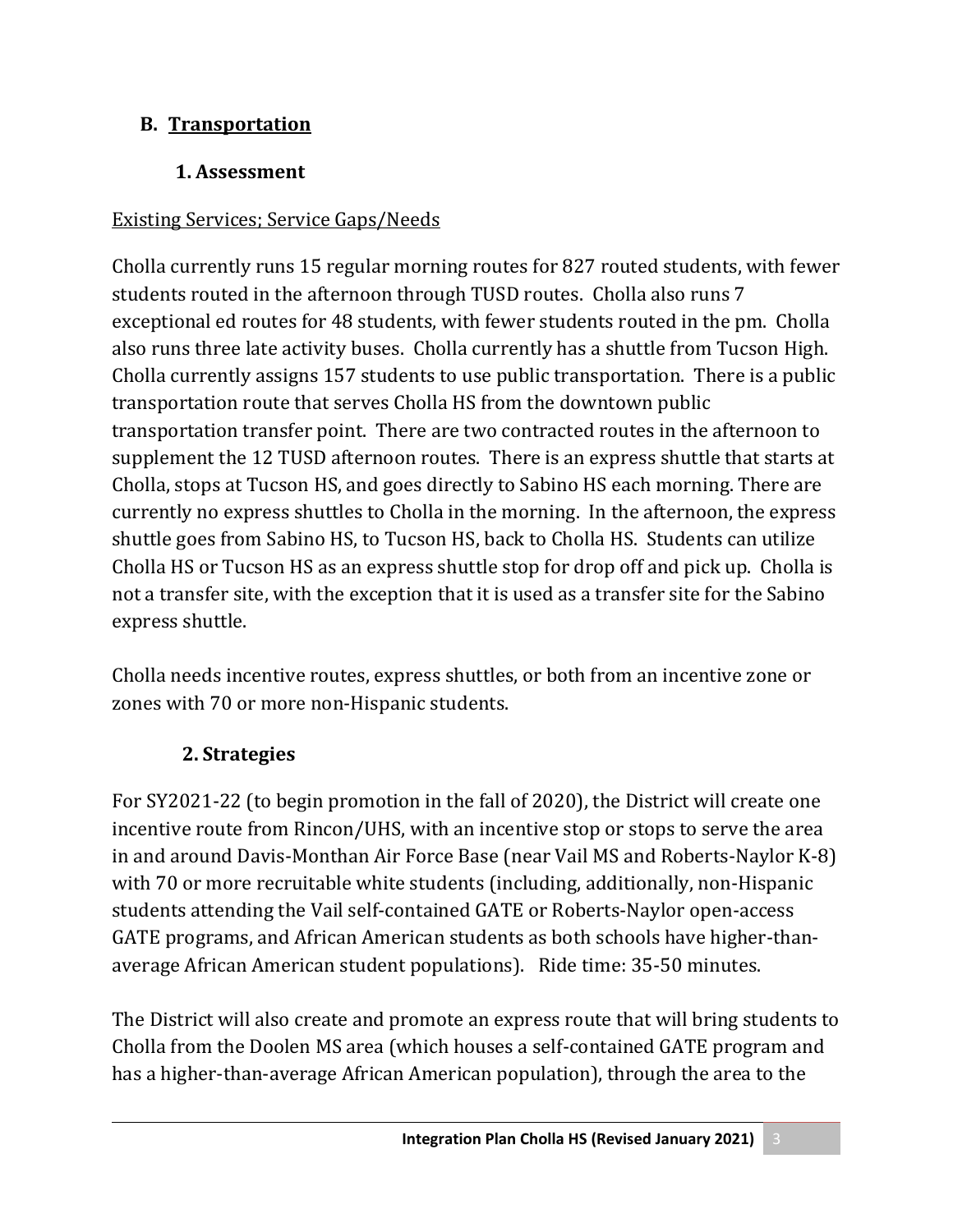north of Cholla near Grant and I-10 near two zones with 70 or more recruitable white students. Ride time: 25-35 minutes.

Cholla will seek to incorporate wi-fi and grab-and-go meals on one or both routes.

## **3. Monitoring Ridership and Evaluating Effectiveness**

Student Ridership is a student-tracking software module that enables TUSD's transportation department to monitor student card scans on and off the bus, offering real-time data to help improve planning decisions about the required size of the bus, to analyze opportunities for stop consolidation, and to identify ridership trends. The District will use the Ridership Monitor, part of the Student Ridership module, to monitor the race/ethnicity of students utilizing the express shuttle and inventive routes to Cholla to determine if the routes are operating to further improve integration. Ridership will be analyzed on a quarterly basis to determine the effectiveness of the route. Ridership report/findings will be provided to the DSA and evaluated by CSA on a quarterly basis.

#### **4. Budget**

There are no additional costs to adding the incentive route to Cholla as the District will utilize existing resources and routes. There may be some marginal cost to providing wi-fi and grab-and-go meals to students on these routes. If needed, such costs will be included in the SY2021-22 budget.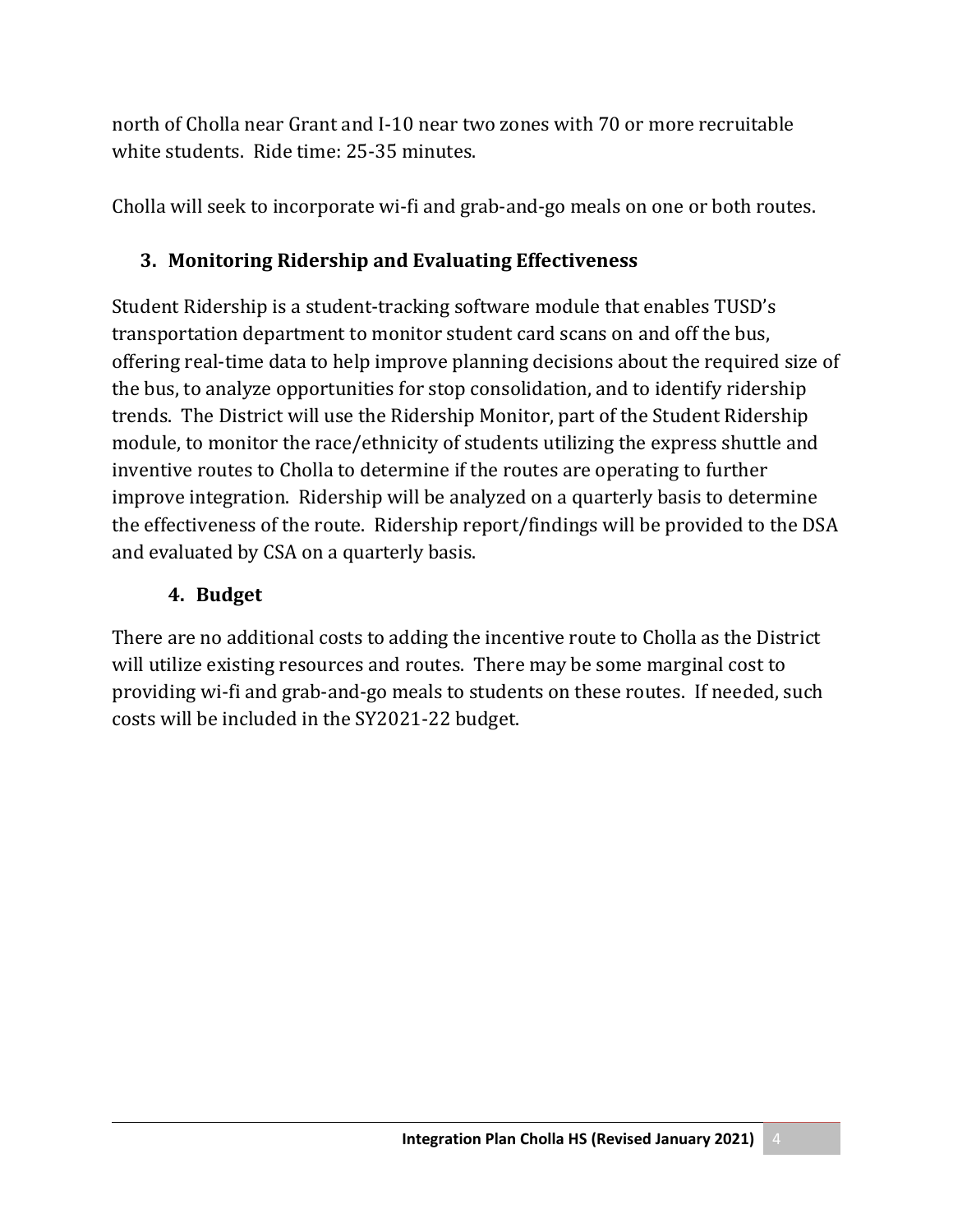## **C. Marketing, Outreach, and Recruitment Strategies**

# **1. Foundation**

The foundation for Cholla's' marketing, outreach, and recruitment strategies is TUSD's districtwide "Knowledge Changes Everything" campaign (KCE). KCE is an ongoing campaign that celebrates the power of diversity, seeks to educate parents and students about the research-based benefits of learning from each other, and encouraging parents to consider these benefits for their student when making decisions about where to enroll their child.

Cholla's marketing and outreach will focus on highlighting the following: IB program: an advance-learning program designed to help students to learn to have excellent breadth and depth of knowledge with students who flourish physically, intellectually, emotionally and ethically. Advancement Via Individual Determination (AVID), foreign languages, fine arts, Junior Reserve Officer Training Corps (JROTC) and multiple Career and Technical Education (CTE) course offerings.

# **2. Professional Learning**

At Cholla, all administrative staff, office staff, and any other relevant staff members took the online student assignment training to understand the benefits of an integrated education. In the fall of 2020, prior to the start of the priority enrollment window for SY2021-22, Cholla staff will participate in a targeted professional learning with the Director of Student Assignment and members of the Coordinated Student Assignment committee to review the training, engage in real-life recruitment scenarios, and delve deeper into the planning and preparation for Cholla's strategies for the forthcoming enrollment period.

# **3. Strategies**

Cholla will work through its integration team to continue to recruit across the District, focusing on the two identified incentive zones: (1) in and around Vail MS, Roberts-Naylor, and Davis-Monthan Air Force Base, and (2) in and around Doolen MS and Grant and I-10. Cholla will also target its outreach and recruitment efforts to existing middle school ALE students, including non-Hispanic students attending Wakefield middle school.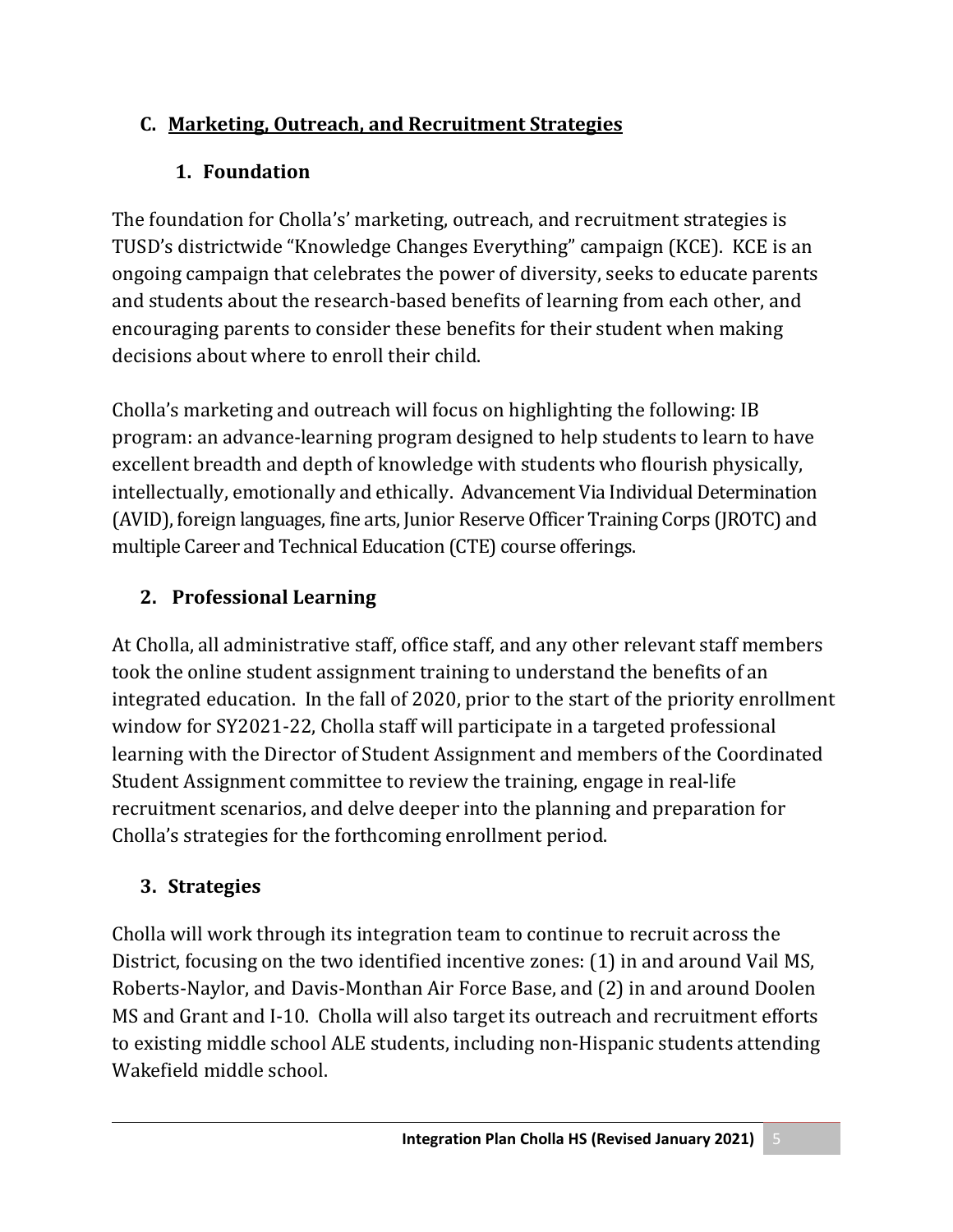Cholla will work with the Communications Department in promoting the IB program through the following activities:

- Recruiting Events (Elementary/Middle School Presentations, Magnet Fair, HS Expo)
- Advertising including digital Advertising; TV/Radio Advertising
- Mass Mailings (Postcards/notices)
- School/District Website
- Printed Material (Rack cards/Brochure/Catalog of Schools)
- School Open Houses/Campus Tours
- Marquee
- TUSD Social Media Blast Facebook/Twitter/Instagram, etc.
- Create and implement a Buddy Program to support incoming Freshman
- Create Personalized online engagement strategies (targeted outreach activities)

Cholla will require all counselors in the middle schools listed below to work collaboratively with Cholla High School's counseling team to recruit students, provide materials and offer informational sessions on the programs offered at Cholla High School.

Cholla High School will target for recruitment 7th and 8th graders in the following schools:

- Vail Middle School, Doolen Middle School, and Roberts-Naylor K-8 School to include specific recruitment to self-contained and open-access GATE students who want to continue in an ALE pipeline, and to refugee and other students interested in Cholla's IB program, Arabic Language courses, or Middle Eastern Studies Dual Credit course.
- Borman K-8 School (located on the Davis Monthan Air Force Base) to include specific recruitment to IB and Cholla's CTE JROTC program.
- Dodge Traditional Magnet School (serviced through the new Rincon/UHS incentive route)

\*Cholla will also begin targeting 6th graders at Wakefield to begin considering IB as a viable ALE option after 8th grade.